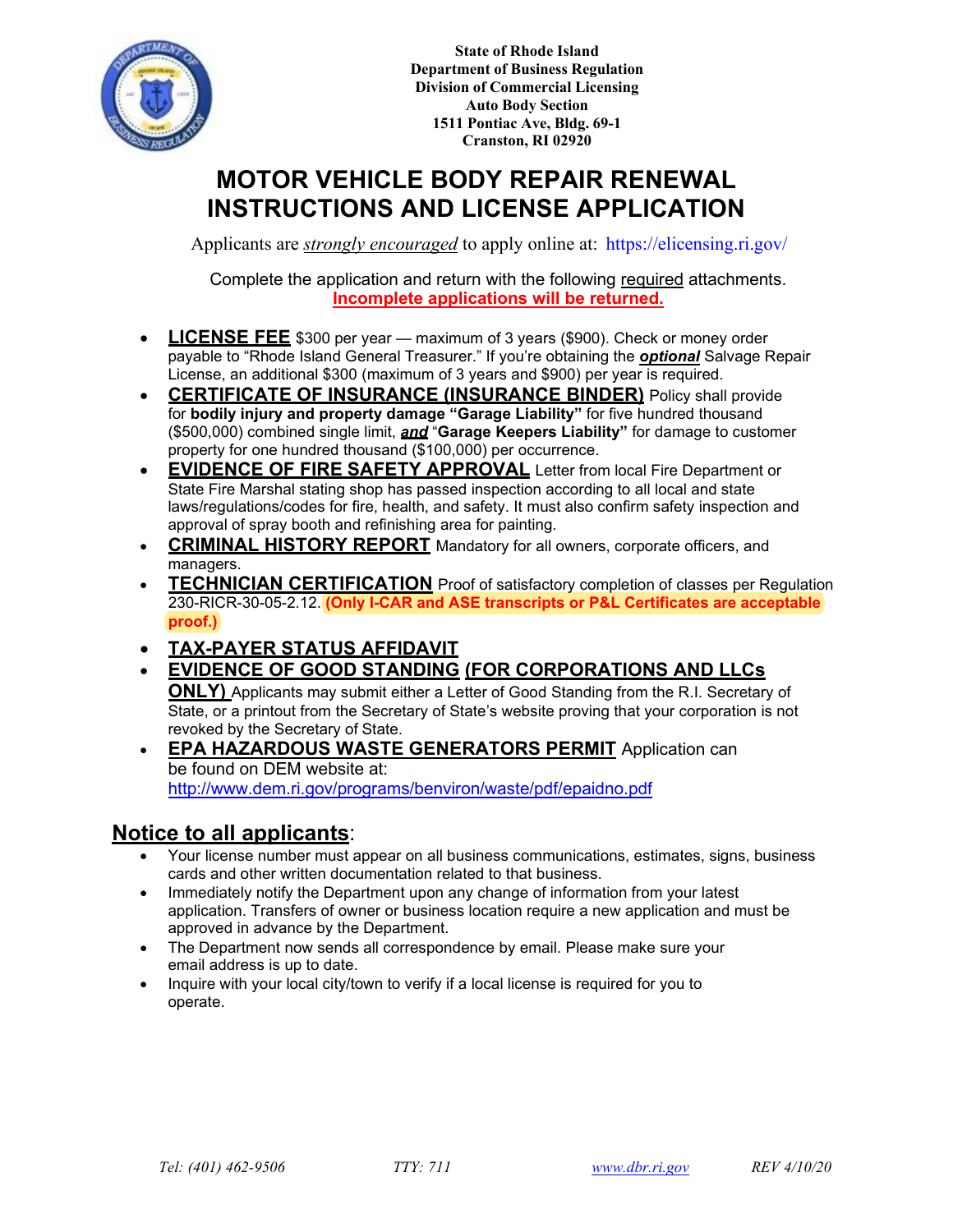

**State of Rhode Island Department of Business Regulation Division of Commercial Licensing Auto Body Section 1511 Pontiac Ave, Bldg. 69-1 Cranston, RI 02920**

#### MOTOR VEHICLE BODY REPAIR **RENEWAL** APPLICATION Please type. **Incomplete applications will be returned.**

| <b>BASIC INFORMATION</b>                                                                                 |               |  |
|----------------------------------------------------------------------------------------------------------|---------------|--|
| <b>License Number being renewed:</b>                                                                     |               |  |
| Do you want a Salvage Repairer License?<br>$\square$ Yes<br>$\Box$ No                                    |               |  |
| If yes, please note: \$300 additional fee per year required with a maximum of three (3) years and \$900. |               |  |
| <b>OWNER INFORMATION</b>                                                                                 |               |  |
| Name:                                                                                                    | DOB:          |  |
| <b>Address:</b>                                                                                          |               |  |
| City, State, Zip:                                                                                        |               |  |
| Email:                                                                                                   | <b>Phone:</b> |  |
| <b>BUSINESS INFORMATION</b>                                                                              |               |  |
| <b>Type of Business</b>                                                                                  |               |  |
| $\Box$ Sole Proprietorship $\Box$ Partnership $\Box$ Corporation $\Box$ LLC $\Box$ Other                 |               |  |
| Name:                                                                                                    | FEIN:         |  |
| DBA (If applicable):                                                                                     |               |  |
| <b>Address:</b>                                                                                          |               |  |
| City, State, Zip:                                                                                        |               |  |
| Email:                                                                                                   | <b>Phone:</b> |  |
| PARTNERS, MEMBERS, OFFICERS (IF APPLICABLE)                                                              |               |  |
| Name:                                                                                                    | DOB:          |  |
| <b>Title:</b>                                                                                            |               |  |
| <b>Address:</b>                                                                                          |               |  |
| City, State, Zip:                                                                                        |               |  |
| Email:                                                                                                   | <b>Phone:</b> |  |
| Name:                                                                                                    | DOB:          |  |
| <b>Title:</b>                                                                                            |               |  |
| <b>Address:</b>                                                                                          |               |  |
| City, State, Zip:                                                                                        |               |  |
| Email:                                                                                                   | <b>Phone:</b> |  |
| Name:                                                                                                    | DOB:          |  |
| Title:                                                                                                   |               |  |
| <b>Address:</b>                                                                                          |               |  |
| City, State, Zip:                                                                                        |               |  |
| Email:                                                                                                   | <b>Phone:</b> |  |
| Name:                                                                                                    | DOB:          |  |
| <b>Title:</b>                                                                                            |               |  |
| <b>Address:</b>                                                                                          |               |  |
| City, State, Zip:                                                                                        |               |  |
| Email:                                                                                                   | <b>Phone:</b> |  |
| Name:                                                                                                    | DOB:          |  |
| <b>Title:</b><br><b>Address:</b>                                                                         |               |  |
| City, State, Zip:                                                                                        |               |  |
|                                                                                                          |               |  |
| Email:                                                                                                   | Phone:        |  |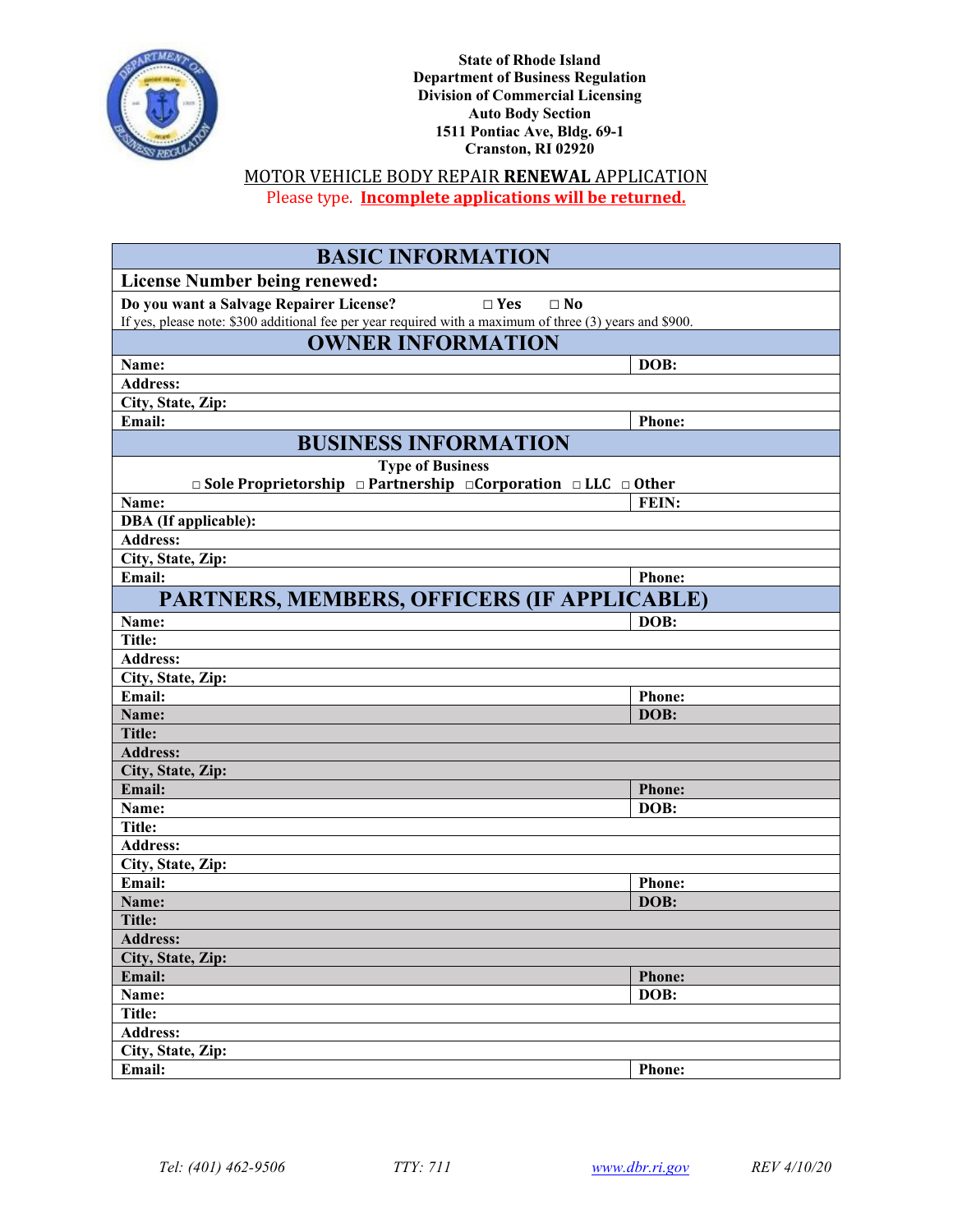

### MOTOR VEHICLE BODY REPAIR **RENEWAL** APPLICATION **— CONTINUED** Please type. **Incomplete applications will be returned.**

| <b>DESIGNEE INFORMATION</b>                                                                   |                   |                         |  |
|-----------------------------------------------------------------------------------------------|-------------------|-------------------------|--|
| (Person The Department can speak to regarding the business)                                   |                   |                         |  |
| Name:                                                                                         |                   |                         |  |
| <b>Address:</b>                                                                               |                   |                         |  |
| City, State, Zip:                                                                             |                   |                         |  |
| Email:                                                                                        |                   | Phone:                  |  |
| <b>APPLICATION QUESTIONS</b>                                                                  |                   |                         |  |
| Do you currently hold a Motor Vehicle Dealers License? □ Yes<br>$\Box$ No                     |                   |                         |  |
|                                                                                               |                   |                         |  |
| If yes, provide License #:                                                                    |                   |                         |  |
| Do you currently hold an Appraiser/Adjuster License? $\Box$ Yes                               | $\Box$ No         |                         |  |
|                                                                                               |                   |                         |  |
| If yes, provide License #:                                                                    |                   |                         |  |
| <b>EPA Hazardous Waste Generators Permit#:</b>                                                |                   |                         |  |
| <b>Square Footage:</b>                                                                        |                   |                         |  |
|                                                                                               |                   |                         |  |
| NOTE: Licensees must perform repairs inside a fixed location with at least 4,000 SF of heated |                   |                         |  |
| ground-level space                                                                            |                   |                         |  |
| <b>Describe Secured Storage Area:</b>                                                         |                   |                         |  |
|                                                                                               |                   |                         |  |
| <b>EMPLOYEE LIST</b>                                                                          |                   |                         |  |
| Name:                                                                                         | $\Box$ Technician | □ Shop Employee         |  |
|                                                                                               |                   |                         |  |
| Name:                                                                                         | $\Box$ Technician | $\Box$ Shop Employee    |  |
|                                                                                               |                   |                         |  |
| Name:                                                                                         | □Technician       | □ Shop Employee         |  |
| Name:                                                                                         | $\Box$ Technician | $\square$ Shop Employee |  |
|                                                                                               |                   |                         |  |
| Name:                                                                                         | □Technician       | $\square$ Shop Employee |  |
|                                                                                               |                   |                         |  |
| Name:                                                                                         | $\Box$ Technician | □ Shop Employee         |  |
|                                                                                               |                   |                         |  |
| Name:                                                                                         | $\Box$ Technician | □ Shop Employee         |  |
|                                                                                               |                   |                         |  |
| Name:                                                                                         | □Technician       | □ Shop Employee         |  |
|                                                                                               |                   |                         |  |
| Name:                                                                                         | $\Box$ Technician | □ Shop Employee         |  |
|                                                                                               |                   |                         |  |
| Name:                                                                                         | $\Box$ Technician | $\Box$ Shop Employee    |  |
|                                                                                               |                   |                         |  |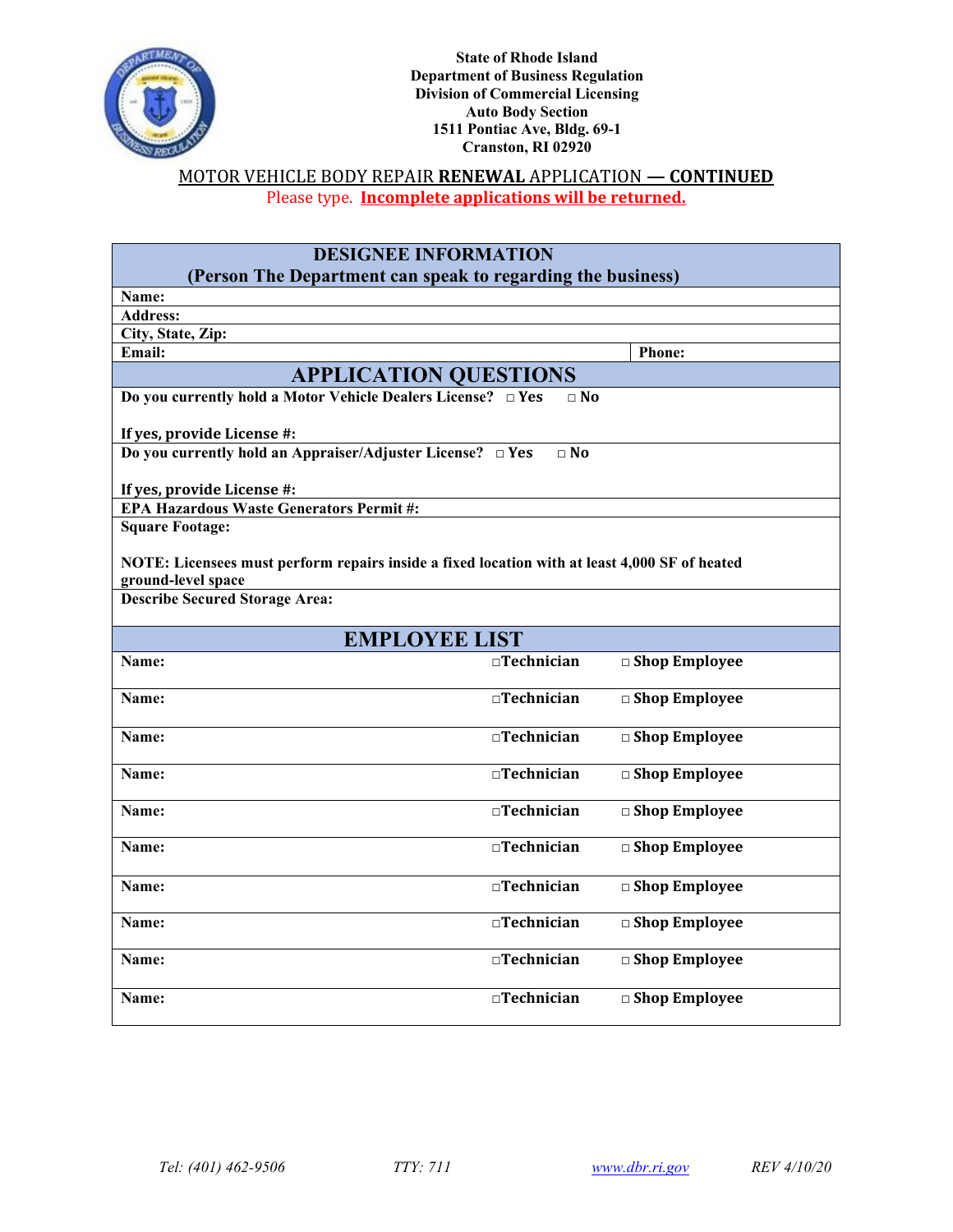

#### MOTOR VEHICLE BODY REPAIR **RENEWAL** APPLICATION **— CONTINUED** Please type. **Incomplete applications will be returned.**

| <b>LICENSE REQUIREMENTS</b>                                                            |  |  |
|----------------------------------------------------------------------------------------|--|--|
| Do you have electrical and /or hydraulic pulling equipment? $\Box$ Yes<br>$\square$ No |  |  |
| If yes, provide model:                                                                 |  |  |
| Do you have current dimensional guides appropriate to vehicle being                    |  |  |
| repaired? $\Box$ Yes $\Box$ No                                                         |  |  |
| If yes, provide model:                                                                 |  |  |
| Do you have a four (4)-point clamping system to secure vehicle while making            |  |  |
| structural repairs? $\square$ Yes<br>$\Box$ No                                         |  |  |
| If yes, provide model:                                                                 |  |  |
| Do you have equipment/gauges mechanical or electronic capable of three-                |  |  |
| dimensional measurements? $\Box$ Yes<br>$\Box$ No                                      |  |  |
|                                                                                        |  |  |
| If yes, provide model:                                                                 |  |  |
| Do you have appropriate welding equipment to meet manufacturer's                       |  |  |
| requirements?<br>$\Box$ Yes<br>$\Box$ No                                               |  |  |
|                                                                                        |  |  |
| If yes, provide model:                                                                 |  |  |
| Do you have a paint system or access to a paint system capable of producing            |  |  |
| original equipment manufacturer's requirements? $\Box$ Yes<br>$\Box$ No                |  |  |
| If yes, provide model:                                                                 |  |  |
| Do you have a spray Booth that conforms to the requirements of the RI State            |  |  |
| Fire Marshall? $\Box$ Yes<br>$\Box$ No                                                 |  |  |
|                                                                                        |  |  |
| If yes, provide model:                                                                 |  |  |
| Do you have HVLP Spray guns that meet current EPA requirements? $\Box$ Yes             |  |  |
| $\Box$ No                                                                              |  |  |
|                                                                                        |  |  |
| If yes, provide model:                                                                 |  |  |
| Do you have a refinishing area that complies with safety and environmental             |  |  |
| regulations?                                                                           |  |  |
| $\square$ Yes<br>$\Box$ No                                                             |  |  |
| Do you have Parking in compliance with local laws and regulations to perform           |  |  |
| the repair work? $\Box$ Yes<br>$\Box$ No                                               |  |  |